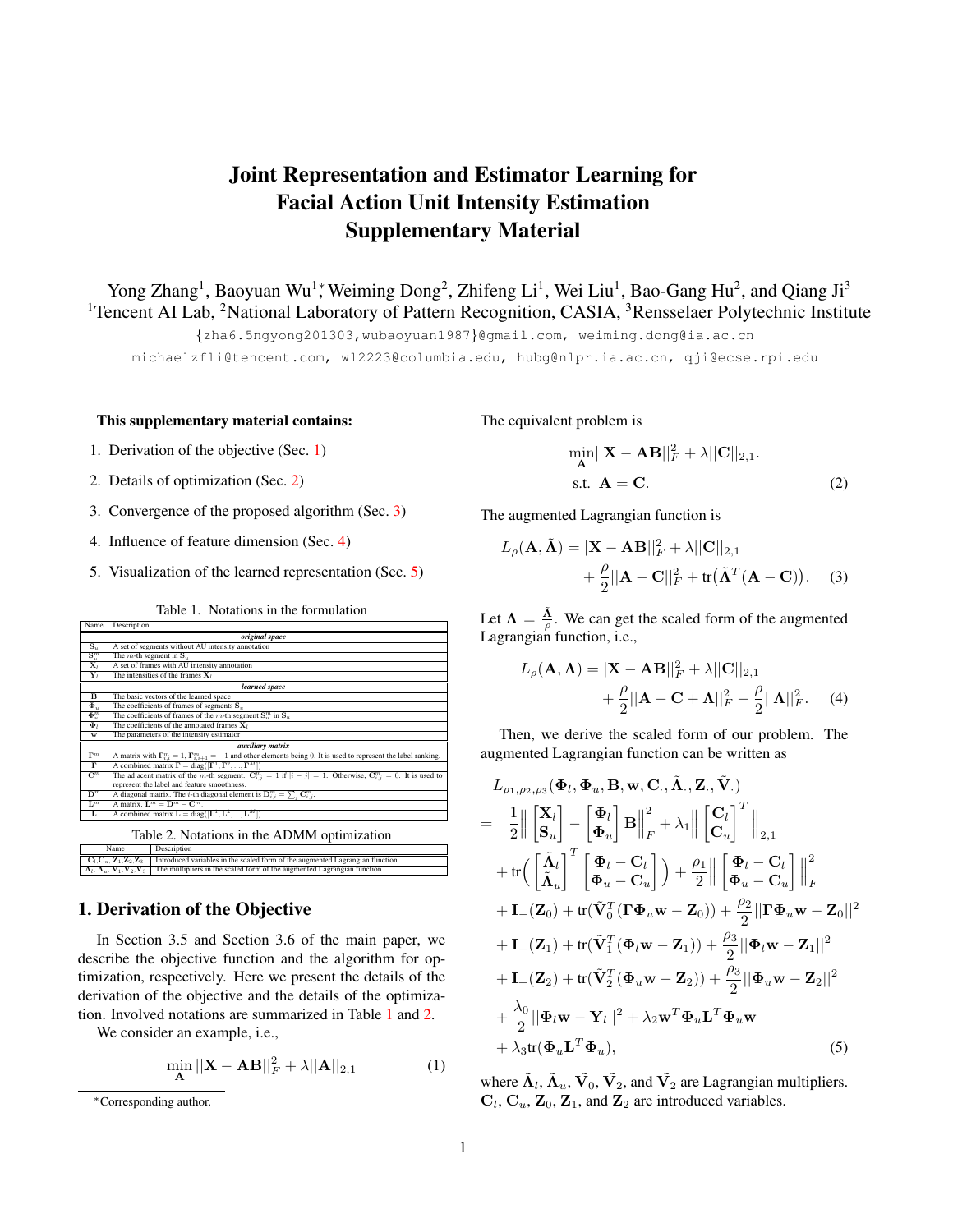<span id="page-1-2"></span>Let  $\Lambda_l = \frac{\tilde{\Lambda}_l}{\rho_1}$ ,  $\Lambda_u = \frac{\tilde{\Lambda}_u}{\rho_1}$ ,  $V_0 = \frac{\tilde{V}_0}{\rho_2}$ ,  $V_1 = \frac{\tilde{V}_1}{\rho_3}$ , and  $V_2 = \frac{\tilde{V}_2}{\rho_3}$ . The scaled form of the Lagrangian function can be written as

$$
L_{\rho_1, \rho_2, \rho_3}(\Phi_l, \Phi_u, \mathbf{B}, \mathbf{w}, \mathbf{C}, \mathbf{\Lambda}, \mathbf{Z}, \mathbf{V})
$$
\n
$$
= \frac{1}{2} \left\| \begin{bmatrix} \mathbf{X}_l \\ \mathbf{S}_u \end{bmatrix} - \begin{bmatrix} \Phi_l \\ \Phi_u \end{bmatrix} \mathbf{B} \right\|_F^2 + \lambda_1 \left\| \begin{bmatrix} \mathbf{C}_l \\ \mathbf{C}_u \end{bmatrix}^T \right\|_{2,1}
$$
\n
$$
+ \frac{\rho_1}{2} \left\| \begin{bmatrix} \Phi_l \\ \Phi_u \end{bmatrix} - \begin{bmatrix} \mathbf{C}_l \\ \mathbf{C}_u \end{bmatrix} + \begin{bmatrix} \mathbf{\Lambda}_l \\ \mathbf{\Lambda}_u \end{bmatrix} \right\|_F^2 - \frac{\rho_1}{2} \left\| \begin{bmatrix} \mathbf{\Lambda}_l \\ \mathbf{\Lambda}_u \end{bmatrix} \right\|_F^2
$$
\n
$$
+ \mathbf{I}_{-}(\mathbf{Z}_0) + \frac{\rho_2}{2} \|\mathbf{\Gamma}\Phi_u \mathbf{w} - \mathbf{Z}_0 + \mathbf{V}_0\|^2 - \frac{\rho_2}{2} \|\mathbf{V}_0\|^2
$$
\n
$$
+ \mathbf{I}_{+}(\mathbf{Z}_1) + \frac{\rho_3}{2} \|\Phi_l \mathbf{w} - \mathbf{Z}_1 + \mathbf{V}_1\|^2 - \frac{\rho_3}{2} \|\mathbf{V}_1\|^2
$$
\n
$$
+ \mathbf{I}_{+}(\mathbf{Z}_2) + \frac{\rho_3}{2} \|\Phi_u \mathbf{w} - \mathbf{Z}_2 + \mathbf{V}_2\|^2 - \frac{\rho_3}{2} \|\mathbf{V}_2\|^2
$$
\n
$$
+ \frac{\lambda_0}{2} \|\Phi_l \mathbf{w} - \mathbf{Y}_l\|^2 + \lambda_2 \mathbf{w}^T \Phi_u \mathbf{L}^T \Phi_u \mathbf{w} + \lambda_3 \text{tr}(\Phi_u \mathbf{L}^T \Phi_u \mathbf{L}^T \Phi_u \mathbf{W} - \mathbf{Y}_l \mathbf{W} \mathbf{W} \mathbf{W} \mathbf{W}
$$

## <span id="page-1-0"></span>2. Details of Optimization

In Eq.[\(6\)](#page-1-1),  $\Phi_u$ w and  $\Phi_l$ w cannot be treated as new variables because  $\Phi_u$  and  $\Phi_l$  are also coupled with **B** and tr $(\mathbf{\Phi}_u \mathbf{L}^T \mathbf{\Phi}_u)$  involves only  $\mathbf{\Phi}_u$ . Hence, we optimize each variable alternatively based on ADMM as follows. PCA [\[2\]](#page-3-0) is used to initialize  $\mathbf{B},\mathbf{\Phi}_l,$  and  $\mathbf{\Phi}_u.$   $\mathbf{C}_l=\mathbf{\Phi}_l$  and  $\mathbf{C}_u=\mathbf{\Phi}_u,$ while other variables are randomly initialized. Note that the currently updated variable will be used to update other variables.

**Optimizing B** The subproblem with respect to **B** is

$$
\min_{\mathbf{B}\in\mathcal{B}} \quad \frac{1}{2} \left\| \begin{bmatrix} \mathbf{X}_l \\ \mathbf{S}_u \end{bmatrix} - \begin{bmatrix} \mathbf{\Phi}_l \\ \mathbf{\Phi}_u \end{bmatrix} \mathbf{B} \right\|_F^2. \tag{7}
$$

Taking the derivative of  $B$  and setting it to 0, we have

$$
\tilde{\mathbf{B}} = [\mathbf{\Phi}_l^T \mathbf{\Phi}_l + \mathbf{\Phi}_u^T \mathbf{\Phi}_u]^{-1} [\mathbf{\Phi}_l^T \mathbf{X}_l + \mathbf{\Phi}_u^T \mathbf{X}_u].
$$
 (8)

To project it into  $\mathcal{B} = \{ \mathbf{b} : ||\mathbf{b}||_2 = 1 \}$ , we normalize each row of  $\tilde{\mathbf{B}}$ , i.e.,  $\mathbf{B}_{i \cdot} = \frac{\tilde{\mathbf{B}}_{i \cdot}}{||\tilde{\mathbf{B}}_{i \cdot}||}$  $\frac{\textbf{B}_{i\cdot}}{||\tilde{\textbf{B}}_{i\cdot}||_2}.$ 

**Optimizing**  $\Phi_l$  **and**  $\Phi_l$  The subproblem with respect to  $\Phi_l$  is

$$
\min_{\mathbf{\Phi}_l} \quad \frac{1}{2} ||\mathbf{X}_l - \mathbf{\Phi}_l \mathbf{B}||^2 + \frac{\lambda_0}{2} ||\mathbf{\Phi}_l \mathbf{w} - \mathbf{Y}_l||^2 \tag{9} + \frac{\rho_1}{2} ||\mathbf{\Phi}_l - \mathbf{C}_l + \mathbf{\Lambda}_l||^2 + \frac{\rho_3}{2} ||\mathbf{\Phi}_l \mathbf{w} - \mathbf{Z}_1 + \mathbf{V}_1||^2.
$$

Taking the derivative of  $\Phi_l$  and setting it to 0, we have the closed-form solution

$$
\Phi_l = [\mathbf{X}_l \mathbf{B}^T + \lambda_0 \mathbf{Y}_l \mathbf{w}^T + \rho_1 (\mathbf{C}_l - \mathbf{\Lambda}_l)
$$
\n
$$
+ \rho_3 (\mathbf{Z}_1 - \mathbf{V}_1) \mathbf{w}^T] [\mathbf{B} \mathbf{B}^T + (\lambda_0 + \rho_3) \mathbf{w} \mathbf{w}^T + \rho_1 \mathbf{I}]^{-1},
$$
\n(10)

where I is an identity matrix. The subproblem with respective to  $\Phi_u$  is

<span id="page-1-1"></span>
$$
\min_{\Phi_u} \frac{1}{2} ||\mathbf{X}_u - \Phi_u \mathbf{B}||_F^2 + \frac{\rho_1}{2} ||\Phi_u - \mathbf{C}_u + \mathbf{\Lambda}_u||_F^2 \n+ \frac{\rho_2}{2} ||\Gamma \Phi_u \mathbf{w} - \mathbf{Z}_0 + \mathbf{V}_0||^2 + \frac{\rho_3}{2} ||\Phi_u \mathbf{w} - \mathbf{Z}_2 + \mathbf{V}_2||^2 \n+ \lambda_2 \mathbf{w}^T \Phi_u^T \mathbf{L} \Phi_u \mathbf{w} + \lambda_3 \text{tr}(\Phi_u^T \mathbf{L} \Phi_u).
$$
\n(11)

The gradient of  $\Phi_u$  is

$$
\nabla_u = \Phi_u[\mathbf{B}\mathbf{B}^T + \rho_1 \mathbf{I} + \rho_3 \mathbf{w} \mathbf{w}^T] + \lambda_3 (\mathbf{L} + \mathbf{L}^T) \Phi_u \n+ [\lambda_2 (\mathbf{L} + \mathbf{L}^T) + \rho_2 \mathbf{\Gamma}^T \mathbf{\Gamma}] \Phi_u \mathbf{w} \mathbf{w}^T - \mathbf{X}_u \mathbf{B}^T \n- \rho_1 (\mathbf{C}_u - \mathbf{\Lambda}_u) - \rho_3 (\mathbf{Z}_2 - \mathbf{V}_2) \mathbf{w}^T \n- \rho_2 \mathbf{\Gamma}^T (\mathbf{Z}_0 - \mathbf{V}_0) \mathbf{w}^T.
$$
\n(12)

 ${}^{T}\mathbf{\Phi}_{u}$ ). Though it has a closed-form solution, the computation is inefficient since it involves the inverse of a large matrix. Instead we use a gradient-based method to update  $\Phi_u$ , i.e.,

$$
\mathbf{\Phi}_u \leftarrow \mathbf{\Phi}_u - \alpha \nabla_u,\tag{13}
$$

where the step size  $\alpha$  is obtained by exact line search.  $\alpha$  is computed as  $\alpha = \frac{t_1}{t_2}$ , where

$$
t_1 = \text{tr}((\Phi_u \mathbf{B} - \mathbf{X}_u)^T \nabla_u \mathbf{B}) + \rho_1 \text{tr}((\Phi_u - \mathbf{C}_u + \mathbf{\Lambda}_u)^T \nabla_u)
$$
  
+ 
$$
[\rho_2 (\mathbf{\Gamma} \Phi_u \mathbf{w} - \mathbf{Z}_0 + \mathbf{V}_0)^T \mathbf{\Gamma} + \rho_3 (\Phi_u \mathbf{w} - \mathbf{Z}_2 + \mathbf{V}_2)^T] \nabla_u \mathbf{w}
$$
  
+ 
$$
\lambda_2 \mathbf{w}^T \Phi_u^T (\mathbf{L} + \mathbf{L}^T) \nabla_u \mathbf{w} + \lambda_3 \text{tr}(\nabla_u^T (\mathbf{L} + \mathbf{L}^T) \Phi_u),
$$
  

$$
t_2 = tr(\mathbf{B}^T \nabla_u^T \nabla_u \mathbf{B}) + tr(\nabla_u^T (\rho_1 \mathbf{I} + 2\lambda_3 \mathbf{L}) \nabla_u)
$$
  
+ 
$$
\mathbf{w}^T \nabla_u^T (\rho_3 \mathbf{I} + 2\lambda_2 \mathbf{L} + \rho_2 \mathbf{\Gamma}^T \mathbf{\Gamma}) \nabla_u \mathbf{w}.
$$
 (14)

**Optimizing w** The subproblem with respect to w is

$$
\min_{\mathbf{w}} \quad \frac{\lambda_0}{2} ||\mathbf{\Phi}_l \mathbf{w} - \mathbf{Y}_l||^2 + \lambda_2 \mathbf{w}^T \mathbf{\Phi}_u^T \mathbf{L} \mathbf{\Phi}_u \mathbf{w} \n+ \frac{\rho_2}{2} ||\mathbf{\Gamma} \mathbf{\Phi}_u \mathbf{w} - \mathbf{Z}_0 + \mathbf{V}_0 ||^2 + \frac{\rho_3}{2} ||\mathbf{\Phi}_l \mathbf{w} - \mathbf{Z}_1 + \mathbf{V}_1 ||^2 \n+ \frac{\rho_3}{2} ||\mathbf{\Phi}_u \mathbf{w} - \mathbf{Z}_2 + \mathbf{V}_2 ||^2.
$$
\n(15)

Taking the derivative of w and setting it to 0, we can obtain the closed-form solution

$$
\mathbf{w} = [(\lambda_0 + \rho_3)\mathbf{\Phi}_l^T \mathbf{\Phi}_l + \mathbf{\Phi}_u^T [\lambda_2 (\mathbf{L} + \mathbf{L}^T) + \rho_2 \mathbf{\Gamma}^T \mathbf{\Gamma} + \rho_3 \mathbf{I} ] \mathbf{\Phi}_u]^{-1} [\lambda_0 \mathbf{\Phi}_l^T \mathbf{Y}_l + \rho_2 \mathbf{\Phi}_u^T \mathbf{\Gamma}^T (\mathbf{Z}_0 - \mathbf{V}_0) + \rho_3 \mathbf{\Phi}_l^T (\mathbf{Z}_1 - \mathbf{V}_1) + \rho_3 \mathbf{\Phi}_u^T (\mathbf{Z}_2 - \mathbf{V}_2)].
$$
 (16)

**Optimizing C<sub>l</sub>** and  $C_u$  The subproblem with respect to  $C_l$  and  $C_u$  is

$$
\min_{\mathbf{C}_l, \mathbf{C}_u} \lambda_1 \Big\| \begin{bmatrix} \mathbf{C}_l \\ \mathbf{C}_u \end{bmatrix}^T \Big\|_{2,1} + \frac{\rho_1}{2} \Big\| \begin{bmatrix} \boldsymbol{\Phi}_l \\ \boldsymbol{\Phi}_u \end{bmatrix} - \begin{bmatrix} \mathbf{C}_l \\ \mathbf{C}_u \end{bmatrix} + \begin{bmatrix} \boldsymbol{\Lambda}_l \\ \boldsymbol{\Lambda}_u \end{bmatrix} \Big\|_F^2.
$$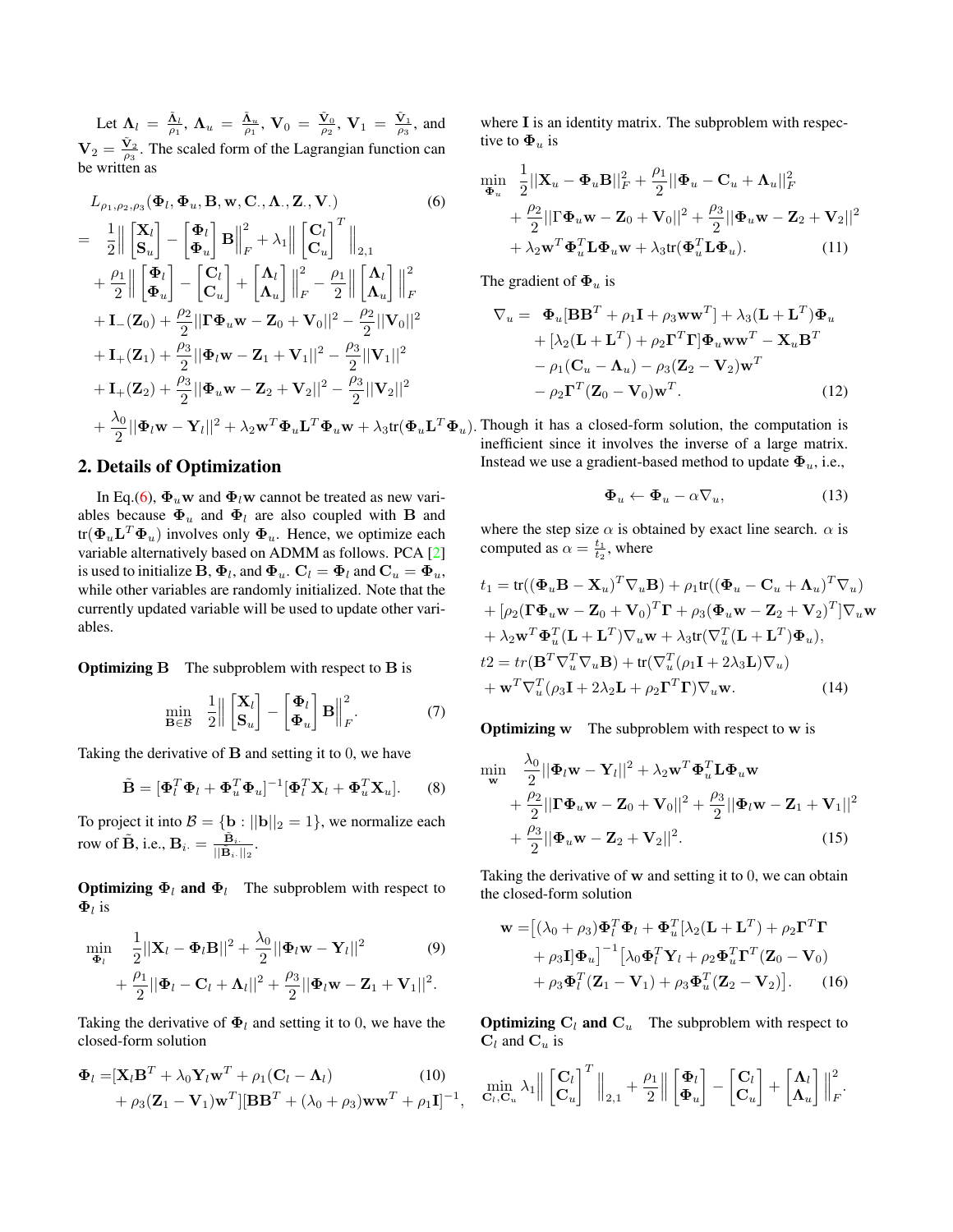Let  $\mathbf{C} = [\mathbf{C}_l; \mathbf{C}_u], \, \pmb{\Phi} = [\pmb{\Phi}_l; \pmb{\Phi}_u],$  and  $\pmb{\Lambda} = [\pmb{\Lambda}_l; \pmb{\Lambda}_u].$  The problem can be decomposed into small problems, i.e.,

$$
\mathbf{C}_{\cdot i} = \arg \min_{\mathbf{C}_{\cdot i}} \lambda_1 ||\mathbf{C}_{\cdot i}||_2 + \frac{\rho_1}{2} ||\mathbf{\Phi}_{\cdot i} - \mathbf{C}_{\cdot i} + \mathbf{\Lambda}_{\cdot i}||_F^2,
$$

where  $\mathbf{C}_{\cdot i}$  is the *i*-th column of  $\mathbf{C}, \mathbf{\Phi}_{\cdot i}$  is the *i*-th column of  $\Phi$ , and  $\Lambda_{i}$  is the *i*-th column of  $\Lambda$ . The solution is

$$
\mathbf{C}_{\cdot i} = S_{\lambda_1/\rho_1}(\mathbf{\Phi}_{\cdot i} + \mathbf{\Lambda}_{\cdot i}),\tag{17}
$$

where  $S_k(\mathbf{a}) = [1 - \frac{k}{||\mathbf{a}||_2}]_+ \odot \mathbf{a}$  and  $S_k(0) = 0$ .  $[\cdot]_+ =$  $\max(\cdot, 0)$ .  $\odot$  represents pairwise product.

**Optimizing Z<sub>0</sub>, Z<sub>1</sub> and Z<sub>2</sub>** The subproblems with respect to  $\mathbf{Z}_0$ ,  $\mathbf{Z}_1$  and  $\mathbf{Z}_2$  are

$$
\begin{aligned} &\min_{\mathbf{Z}_0} \mathbf{I}_{-}(\mathbf{Z}_0) + \frac{\rho_2}{2} || \mathbf{\Gamma} \mathbf{\Phi}_u \mathbf{w} - \mathbf{Z}_0 + \mathbf{V}_0 ||_F^2 - \frac{\rho_2}{2} || \mathbf{V}_0 ||_F^2, \\ &\min_{\mathbf{Z}_1} \mathbf{I}_{+}(\mathbf{Z}_1) + \frac{\rho_3}{2} || \mathbf{\Phi}_l \mathbf{w} - \mathbf{Z}_1 + \mathbf{V}_1 ||_F^2 - \frac{\rho_3}{2} || \mathbf{V}_1 ||_F^2, \\ &\min_{\mathbf{Z}_2} \mathbf{I}_{+}(\mathbf{Z}_2) + \frac{\rho_3}{2} || \mathbf{\Phi}_u \mathbf{w} - \mathbf{Z}_2 + \mathbf{V}_2 ||_F^2 - \frac{\rho_3}{2} || \mathbf{V}_2 ||_F^2. \end{aligned}
$$

The solutions are

$$
\mathbf{Z}_0 = \min\{0, \mathbf{\Gamma} \mathbf{\Phi}_u \mathbf{w} + \mathbf{V}_0\},\tag{18}
$$

$$
\mathbf{Z}_1 = \max\{0, \Phi_l \mathbf{w} + \mathbf{V}_1\},\tag{19}
$$

$$
\mathbf{Z}_2 = \max\{0, \Phi_u \mathbf{w} + \mathbf{V}_2\}.
$$
 (20)

**Optimizing**  $\Lambda_l$ ,  $\Lambda_u$ ,  $V_0$ ,  $V_1$ , and  $V_2$  The Lagrange multipliers can be updated as

$$
\mathbf{\Lambda}_l \leftarrow \mathbf{\Lambda}_l + \mathbf{\Phi}_l - \mathbf{C}_l, \tag{21}
$$

$$
\Lambda_u \leftarrow \Lambda_u + \Phi_u - \mathbf{C}_u, \tag{22}
$$

$$
\mathbf{V}_0 \leftarrow \mathbf{V}_0 + \mathbf{\Gamma} \mathbf{\Phi}_u \mathbf{w} - \mathbf{Z}_0, \tag{23}
$$

$$
\mathbf{V}_1 \leftarrow \mathbf{V}_1 + \Phi_l \mathbf{w} - \mathbf{Z}_1, \tag{24}
$$

$$
\mathbf{V}_2 \leftarrow \mathbf{V}_2 + \mathbf{\Phi}_u \mathbf{w} - \mathbf{Z}_2. \tag{25}
$$

## <span id="page-2-0"></span>3. Convergence of the Proposed Algorithm

In Section 4.1, we briefly present the convergence of the algorithm. Here, we present the testing performance in all evaluation criteria as the iteration proceeds. Fig. [1\(](#page-2-3)a) shows the learning curve of AU12 on FERA 2015 under the scenario that  $6\%$  of training frames are annotated. Fig. [1\(](#page-2-3)b) shows corresponding performance on the testing set at each iteration. As shown in Fig. [1,](#page-2-3) the decrease of the primal objective and the improvement of the performance happen within in the first 10 steps. Then, the objective changes slowly and converges within 30 iterations.



<span id="page-2-3"></span>Figure 1. Convergence of the algorithm. (a) The learning curve of AU12 on FERA 2015. (b) The performance of AU12 on the testing set at different iterations.



#### <span id="page-2-4"></span><span id="page-2-1"></span>4. Influence of Feature Dimension

In the main paper, the feature dimension  $K$  is treated as a hyperparameter which can be selected though crossvalidation. Here we show the average performance under different  $K$  values. The experiment is performed on FERA 2015 under the annotation rate of 6%. The results are shown in Fig. [2.](#page-2-4) When the feature dimension is less than 60, the performance is poor. The performance starts to decrease when the feature dimension is larger than 120.

### <span id="page-2-2"></span>5. Visualization of Learned Representation

The comparison between the learned and original representations of 3,000 test samples of AU12 in BP4D is shown in Fig. [3.](#page-3-1) The feature dimension is 219D for the original representation and 120D for the learned representation. We